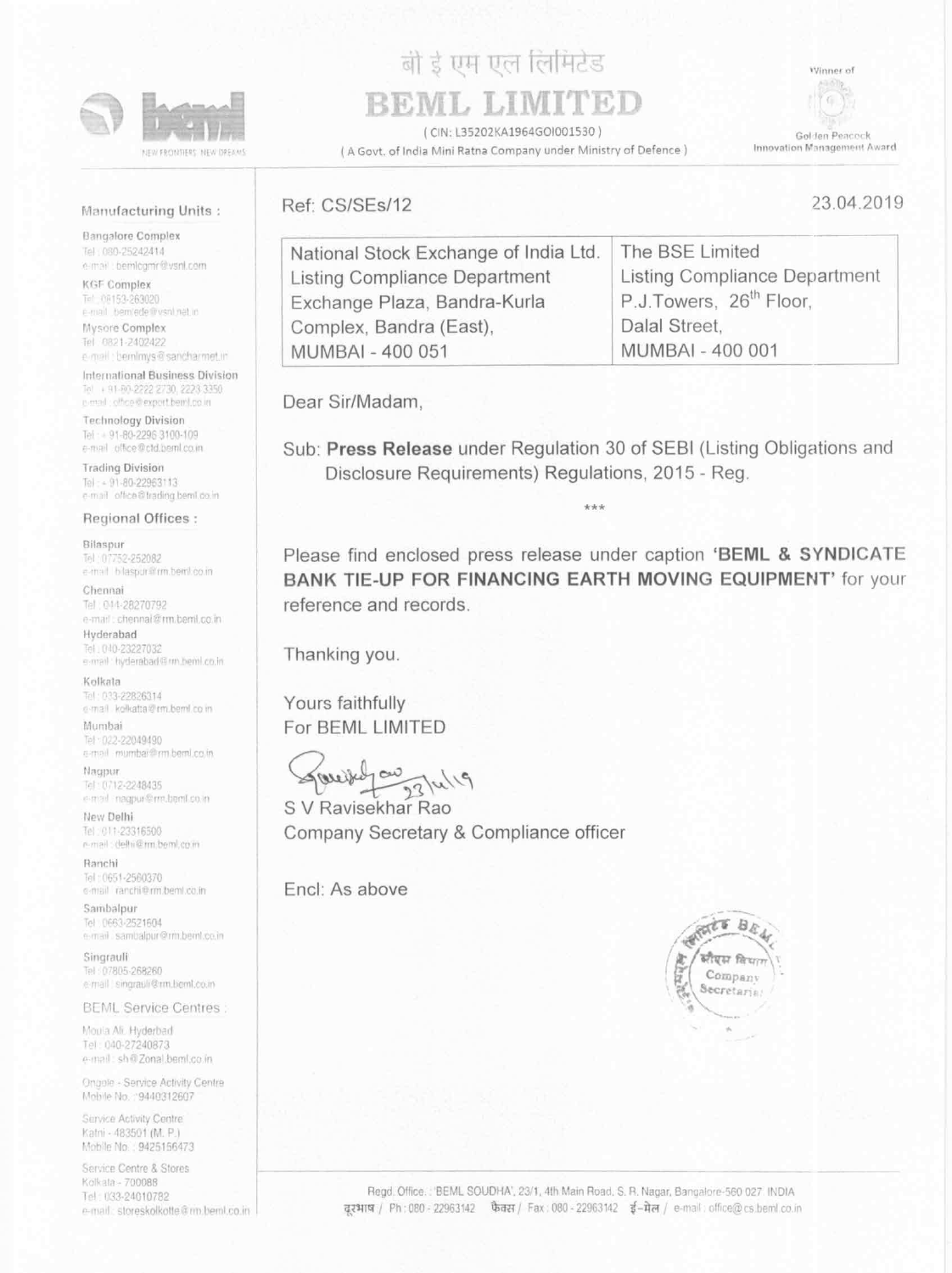



## BEML & SYNDICATE BANK TIE-UP FOR FINANCING EARTH MOVING EQUIPMENT

## $**$  Loans under special scheme from 'Rs. 20 lakhs to Rs. 300 lakhs $**$

Syndicate Bank, one of the oldest and leading public sector banks and BEML Limited <sup>a</sup> 'Miniratna - Category-l Public Sector Undertaking, have signed an MOU for financing Earth Moving & Construction Equipment manufactured by BEML.

The MOU was signed in the presence of Shri Ajay Vipin Nanavati, Chairman, Syndicate Bank, Shri Deepak Kumar Hota, CMD, BEML Limited, Shri Mrutyunjay Mahapatra, MD & CEO, Syndicate Bank, Shri <sup>B</sup> <sup>R</sup> Viswanatha, Director (M&C), BEML and other senior officials from the respective organisation.

"BEML has been at the forefront of supporting the MSME sector through the 'Make In India' initiative. The signing of the MOU with Syndicate Bank will facilitate the availability of loans and address the growing demand for higher capacity equipments in the Mining Industry. This will also give <sup>a</sup> fillip to the mining & construction industry in its drive towards mechanization," said Shri D. K. Hota, CMD, BEML.

Under the MOU, BEML will nominate Syndicate Bank as <sup>a</sup> preferred financer for financing its customers. The customers under the tie-up arrangement will be provided loans in the range of Rs. 20 Lakh to Rs. 300 Lakhs and preferential pricing by Syndicate Bank. Financing Equipment of BEML will be covered under 'SPECIAL' scheme of the Bank.

Syndicate Bank and BEML expect to book business worth Rs.100 cr. by March 2020 under this window.

### About Syndicate Bank

Syndicate Bank one of the leading public-sector banks, having presence all over India with <sup>a</sup> total business of Rs. 4,72,484 Crs. Syndicate Bank is the convener of State Level Banker's Committee (SLBC) in the state of Karnataka. Syndicate Bank